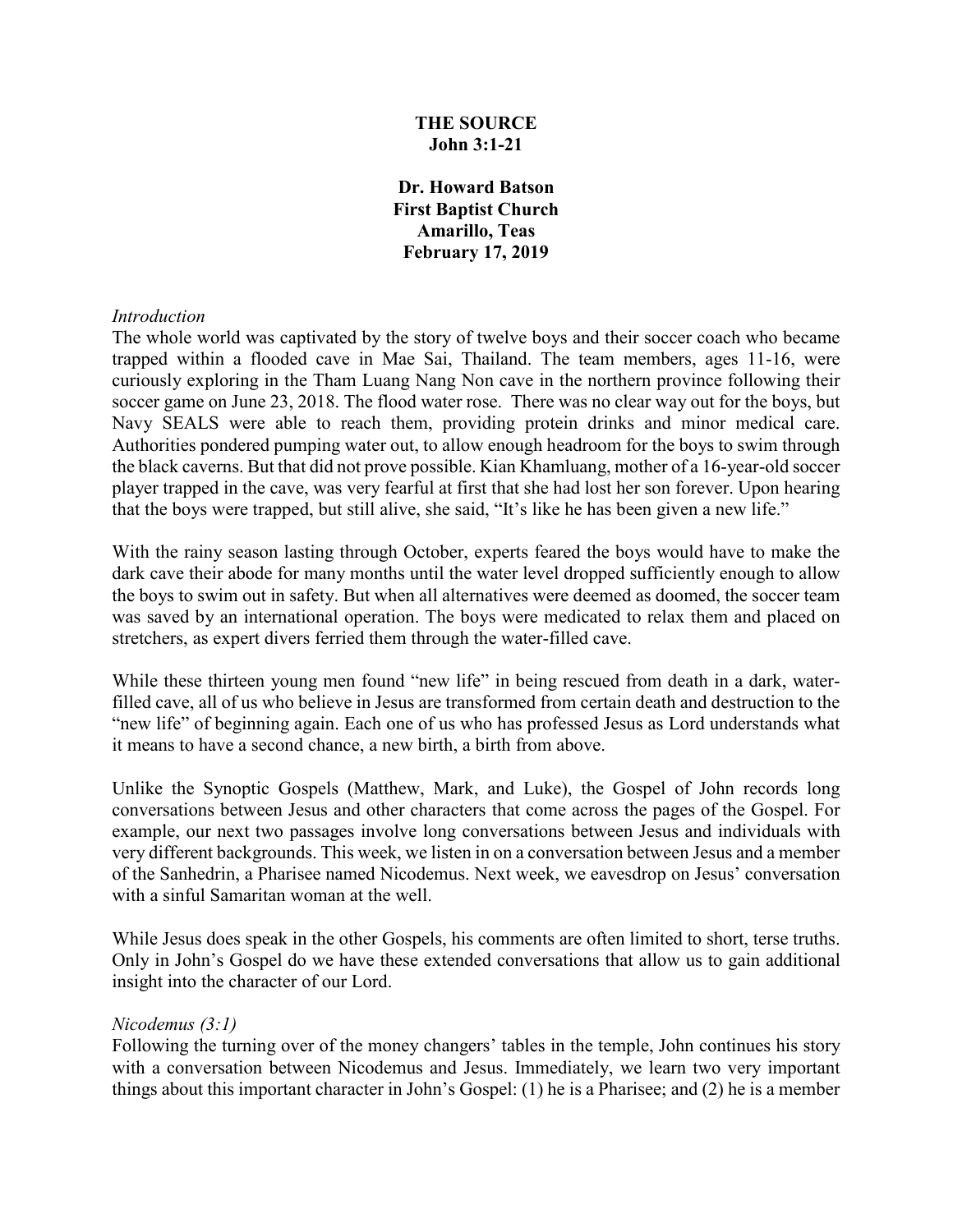of the Jewish high court, the Sanhedrin. As a Pharisee, Nicodemus would have focused on carefully observing all the law and traditions of the elders. In observing the law, the Pharisees thought they had found the true way of salvation. As the saga unfolds, Nicodemus will learn that, though pleasing to God, obeying the law is not the source of salvation. From this rabbi named Jesus, Nicodemus will discover that a radical rebirth is what is required for a place in the kingdom of God (3:3, 5, 7).

Nicodemus' willingness to approach Jesus following Jesus' radical actions in the temple should not surprise us. Unlike the aristocratic Sadducees, the Pharisees had no real interest in the temple. In fact, a Pharisee might have secretly smirked over the fact that someone had finally put the temple-loving Sadducees in their place. While modern readers of the New Testament often picture Pharisees as the villains of scripture, in the first century they were actually very popular with the people of Israel and were held in the highest esteem for their dedication to keeping both God's law and the traditions of men.

Not only was Nicodemus a Pharisee, he was also a "ruler of the Jews," meaning he was a member of the Sanhedrin (see 7:50-52). While this Jewish high court was probably dominated by another Jewish party, the Sadducees, the few Pharisees with seats on the Sanhedrin had power and influence because of their popularity with the people.

Knowing that Nicodemus was both a Pharisee and a member of the Jewish high court, we now understand that this interaction involves the perfect representative of God, the unique Son of God, face-to-face with the perfect representative of Judaism, a high-ranking Pharisee who wants to keep not only the law, but the traditions of men.

# *Night (3:2)*

Much has been made of the fact that Nicodemus approaches Jesus under the cover of darkness. Some speculate that Nicodemus used the cover of night to hide the fact that he, a learned Pharisee, was seeking a conversation with a renegade rabbi, Jesus. While there might be some truth to that speculation, perhaps the best explanation comes when we examine John's use of "night" elsewhere in his Gospel (3:2; 9:4; 11:10; 13:30). On each of these occasions, night is used metaphorically for moral and spiritual darkness. No doubt, our author is truthful in telling us that Nicodemus approached Jesus at night, but John is also alluding to the fact that Nicodemus' "night" was even blacker than Nicodemus had imagined. Before he meets Jesus, he lives in the realm of darkness.

Initiating the conversation, we observe that Nicodemus respectfully addresses Jesus as "Rabbi" and "teacher." Additionally, John indicates that although this rabbi lacks the appropriate credentials held by other religious authorities, he can, nonetheless, be seen as one who has "come from God as a teacher." Nicodemus is able to come to this conclusion because he has recognized the "signs" performed by Jesus as a clear indication that God is with Jesus.

At first glance, Nicodemus has come as an official teacher to converse with an unofficial, but impressive, miracle worker. On a deeper level, however, a Jewish Pharisee encounters the very Son of God! Throughout John's Gospel, we see "signs" which point to Jesus as the Son of God. In our previous chapter, the turning of water into wine was seen as the first sign in John's Gospel, a sign which resulted in the disciples' belief (2:11). Also note that Nicodemus uses the first-person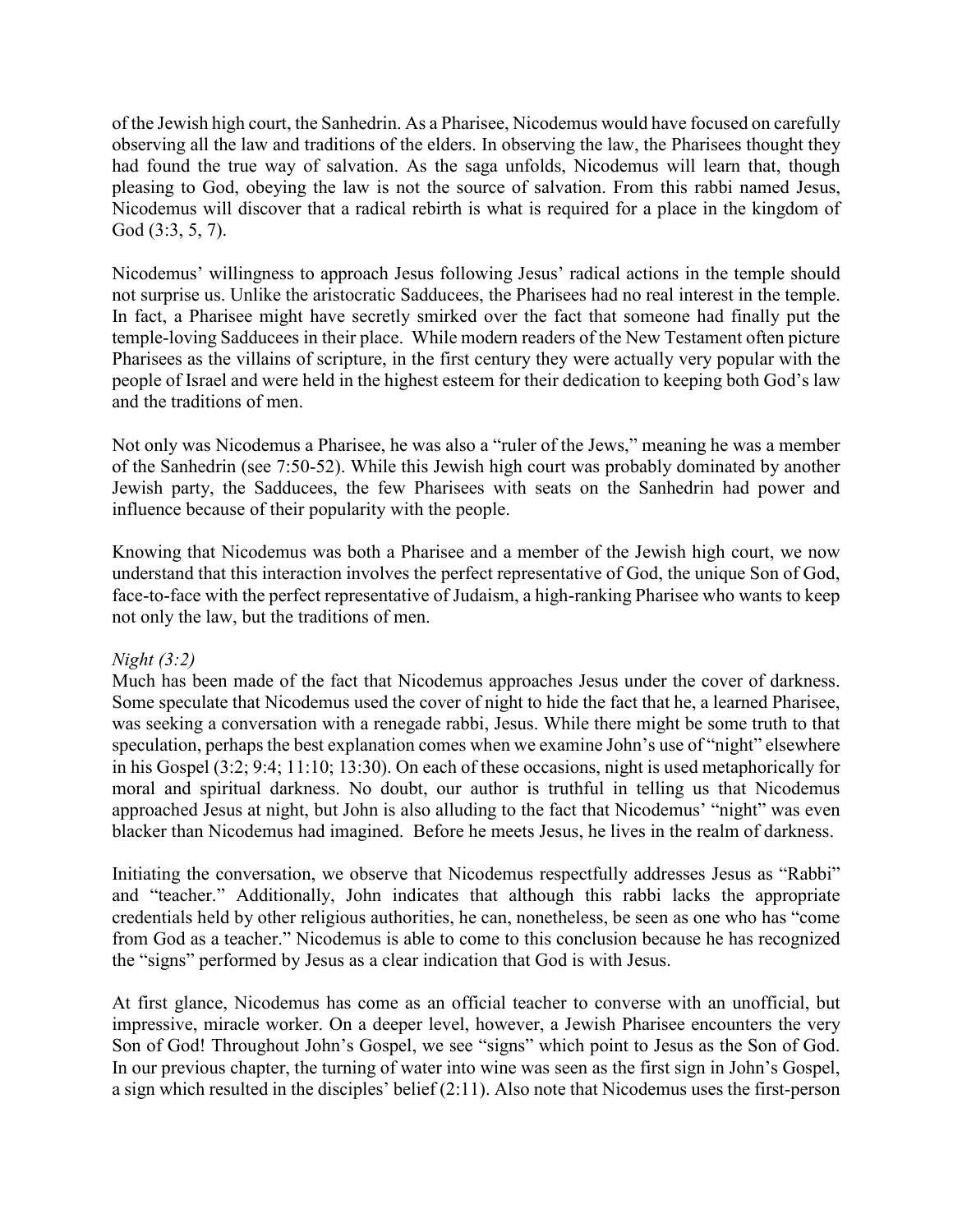plural "we" as an indication that not only Nicodemus but, perhaps, other Pharisees or members of the Sanhedrin have been impressed by Jesus' power, as well. Nicodemus needs to get to the bottom of Jesus' identity. "I see your signs," Nicodemus seems to be saying, "so then, who are you?"

#### *Kingdom of God (3:3)*

Jesus wastes no time with conversational niceties, but gets to the crux of the conversation. Nicodemus cannot obtain a place in the kingdom of God by "law-keeping." Indeed, what is required is a radical rebirth.

Participating in God's kingdom involves participating in eternity, the "age to come." While the "kingdom of God," is the dominating topic of the other Gospels, John only makes mention of it here in Jesus' conversation with Nicodemus (cf. 18:36). The "kingdom of God" is the place where God reigns and rules for eternity. Jesus is clear: In order to have a place at the table in the kingdom of God, one must be "born again" (*anōthen*).

Interestingly, this word *anōthen* can take on several meanings. Jesus could be saying that one must be born "from above." Or, likewise, he could be saying that one must be "born again." Given the fact that Nicodemus interpreted Jesus' words as meaning "again," that's probably the best starting point for our translation and understanding. As we have already seen in John's Gospel, however, Jesus often uses words with multiple meanings. And we should also note that on other occasions when John uses the word *anōthen*, it is best translated as "from above" (3:31; 19:11). Therefore, one must be "born again from above" to have a place in the future eternal age.

#### *Mother's Womb (3:4)*

Nicodemus' thoughts were along these lines: Man can't start life over again. A fourth grader in Amarillo, who seldom pays attention and rarely contributes to the classroom conversation, astonished his teacher a few weeks ago when he suddenly informed his peers, "You can look back, but you can't go back."

True in many ways. Each of us is the sum total of all of his yesterdays. Through the years we have built up a bundle of doubts, uncertainties, wishes, fears, hopes, and habits—both good and bad. Is Jesus actually suggesting that we can break from our past and have a new beginning? How could this possibly be? We can't begin the journey of life all over again by re-entering our mother's womb, can we?

### *Water and Spirit (3:5-7)*

Whenever you see "truly, truly" (or "verily, verily") in a quotation from Jesus, you can know that it is taken from John's Gospel. This double construction only occurs in the fourth Gospel (see three occurrences in chapter 3 alone: 3:3, 5, 11).

Water is a reference to natural or physical birth. Therefore, one must be born the first time (of the flesh) and a second time (of the Spirit). In verse 6, he explains that which is born of the flesh is flesh, and that which is born of the Spirit is spirit. "Of water" in verse 6 parallels "of the flesh" in verse 7, and "of the Spirit" in verse 6, obviously, parallels "of the Spirit" in verse 7.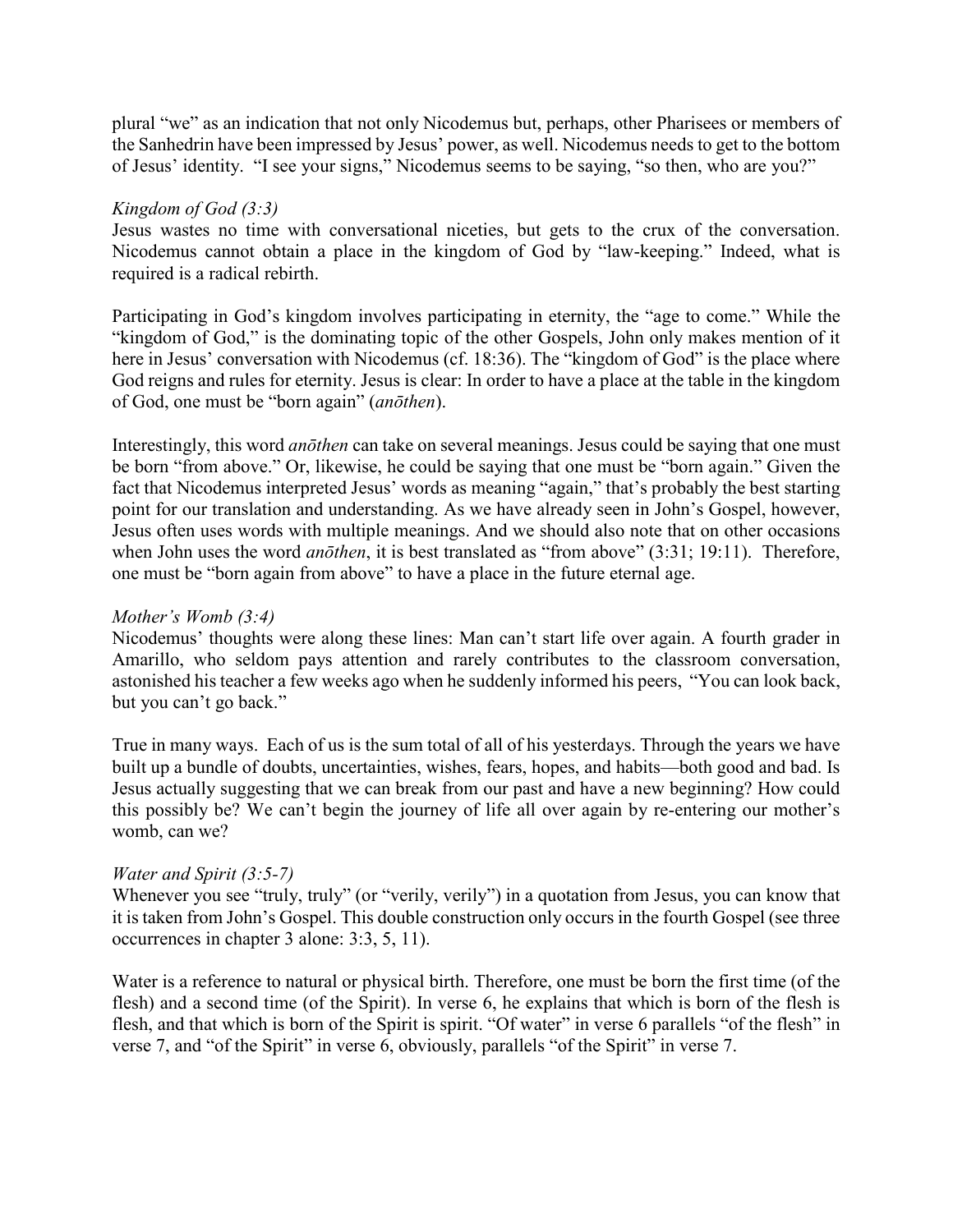Unlike the Apostle Paul (Romans 8:7-8; Galatians 5:16-17), John does not use "flesh" in a pejorative way to refer to humanity's sin nature. Just as in 1:14, flesh in verse 7 simply refers to human nature. Interestingly, Jesus moves to a plural pronoun, best translated as "all of you" must be born again. This switch to a plural may cause the reader to recall that Nicodemus also said that he spoke for the many, "we know that you have come from God as a teacher" (3:2).

### *Spirit (3:8)*

The Greek word interpreted "wind" (*pneuma*) can be translated as either "breath," "wind," or "Spirit." Therefore, in the Greek text the ideas of wind, Spirit, and breath combine to provide a multiple-layered meaning. Jesus is informing Nicodemus that just like the wind has its mysteries, as we know neither its origin nor destination, he who is born of the Spirit cannot be understood or controlled by persons who have only experienced the birth of the flesh. An allusion to Ezekiel 37 seems to be behind Jesus' thoughts. In Ezekiel, God's breath/Spirit/wind (*pneuma* in the Greek version of the Old Testament, LXX) comes upon the valley of dry bones and calls them back to life. Just so, those born of the Spirit have their origin and destiny in the unseen, mysterious God.

## *Teacher of Israel (3:10-12)*

Nicodemus had spent countless years teaching others about the conditions required for entrance into the kingdom of God. The very one, however, who had promoted commandment keeping as the key to entrance into the kingdom is now faced with the fact that he himself has missed the way into the eternal age. Jesus, in fact, uses an article to address Nicodemus as "the" teacher of Israel, lending weight to the idea that Nicodemus was a well-recognized master of religious matters. We might interpret it thusly, "You, the reverend professor doctor, have missed the way into God's kingdom by focusing on God's commands rather than God's condition—a radical birth from above."

With verse 11, the dialogue now becomes a monologue, meaning Nicodemus has been trumped into silence by the unofficial teacher, Jesus, and now can do nothing else but listen and learn. Jesus is not offering another opinion regarding the kingdom of God. On the contrary, he has perfect knowledge. Jesus declares, "We speak that which we know and testify of what we have seen, and you do not accept our testimony."

"The teacher of Israel's" problem at this point is not that he lacks head knowledge, but, rather, that he is missing a transformation of the heart. His is not only a failure to understand, but a failure to believe Jesus' witness. Once again, Jesus uses the plural pronoun, "we," to match the tone Nicodemus had already set in verse 2.

### *Heaven (3:13)*

Jesus can speak authoritatively concerning the kingdom of God because He himself has descended from heaven, and no man has ever ascended to heaven from which Jesus came (Proverbs 30:4). More than any other Gospel, John insists on Jesus' heavenly origin. We would do well to remember that his story begins with "In the beginning…the Word was with God." In contrast to Jesus' heavenly origin, men are "of earth, earthy" (1 Corinthians 15:47).

*Lifted Up (3:14-15)*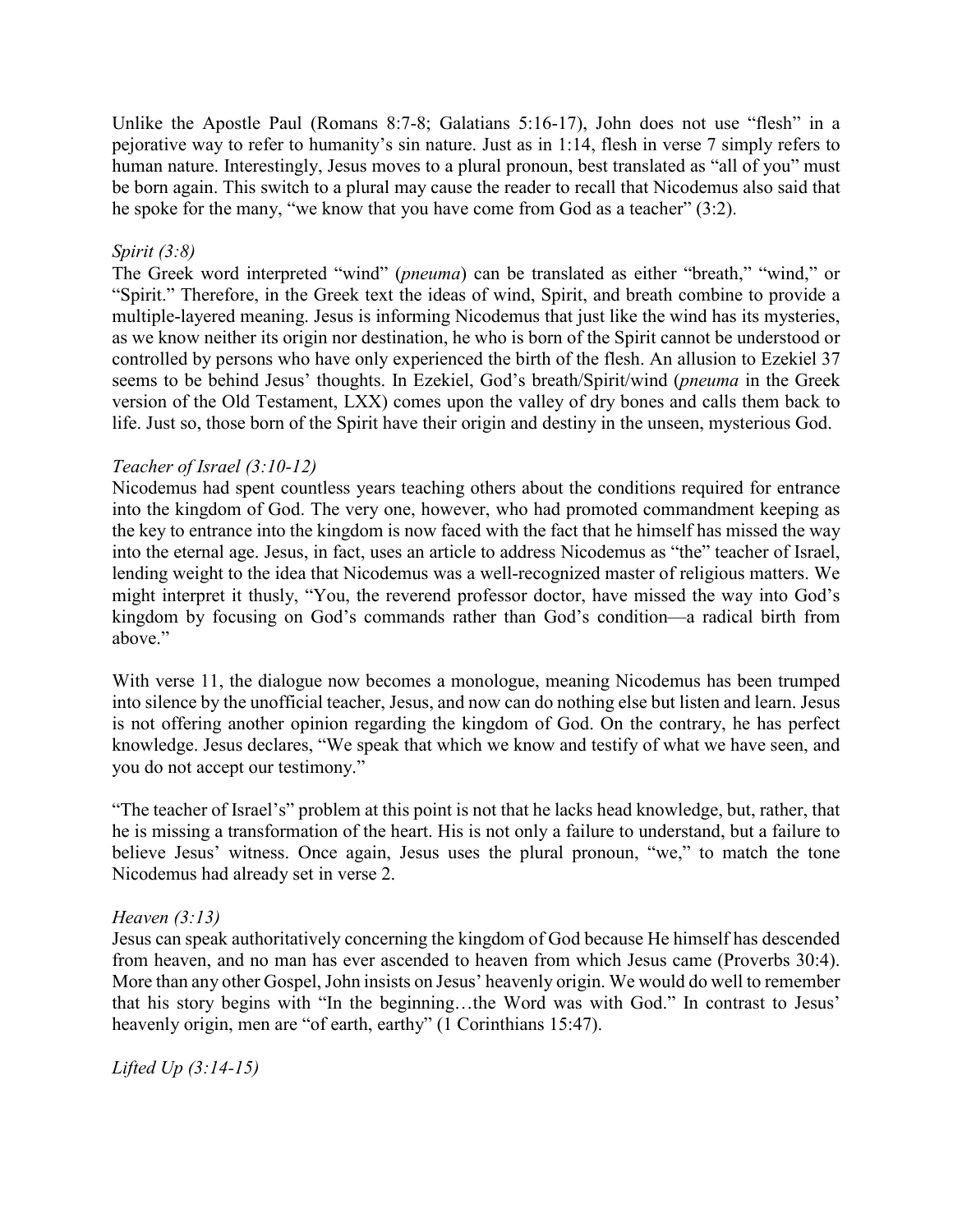Jesus is making a clear reference to Numbers 21 where the Israelites are bitten by fiery serpents, making death imminent. In order to save the Israelites from certain demise, Moses was instructed by God to make a serpent of bronze and lift it up on a pole. Whoever looked at the bronze serpent was healed. As the serpent was "lifted up" in the wilderness, Jesus insists that the "Son of Man must also be lifted up."

Paradoxically, "lifted up" refers to both Jesus' being crucified high on the cross and to his resulting glory following his resurrection. (The same verb "lifting up" is used for a reference to heavenly exaltation in Acts 2:33.) The irony of the gospel of grace is, in fact, that even in the act of humiliation, Jesus was being glorified.

In verse 15, we have the first mention in this conversation to "eternal life." We should note that "eternal" is always used in this Gospel of life as a reference to life in the age to come, the age of eternity.

### *Eternal Life (3:16)*

While the Jews had a clear understanding that they were loved by their God, it was often lost on them that God actually loved "the world." God's love has never been confined to any national group or select people. From the very beginning, the election of ancient Israel was "so that all the world could be blessed" (Genesis 12:3).

The crucifixion of Christ on the cross reveals the love of God and makes clear the purpose of the incarnation—why the Word became flesh. By describing Jesus as God's "one and only Son," John sets forth the greatness of God's gift.

### *Salvation and Judgment (3:17-18)*

Elsewhere, we are told, in fact, that Jesus came into the world for judgment (9:39; cf. 5:22, 27, 30; 8:16, 26; 12:31). In the act of saving those who believe, the gospel has, likewise, judged those who have not embraced God's gift of his one and only Son. The most powerful point of the gospel is that one's eternity is based upon whether one accepts or rejects God's gift of grace. Despite the fact that ultimate judgment is a future matter, the present reality of God's grace in the crucifixion and resurrection of Jesus has set in motion what will happen to believers and unbelievers on Judgment Day. God's wrath presently remains on those who reject the gift of his Son.

### *Darkness and Light (19-21)*

When men choose darkness over the light of the gospel, they have trapped themselves in evil and left themselves condemned. Earlier, John told us that there is a true light which has come into the world and lightens every man (1:9). Despite the fact that God has given us the gift of light, the Son, many men have chosen to continue their journey in darkness (cf. 1:4-5).

### *Conclusion*

Nicodemus makes two more appearances in John's Gospel. In chapter 7, he comes to Jesus' defense, arguing that Jewish law does not permit a man to be judged without first giving him a hearing (7:37-52). As a result of his "taking sides with Jesus," he is accused of having joined Jesus' Galilean followers. Later, in chapter 19, he joins another member of the Sanhedrin, Joseph of Arimathea, in giving Jesus' body a decent burial. His provision of expensive myrrh and aloes